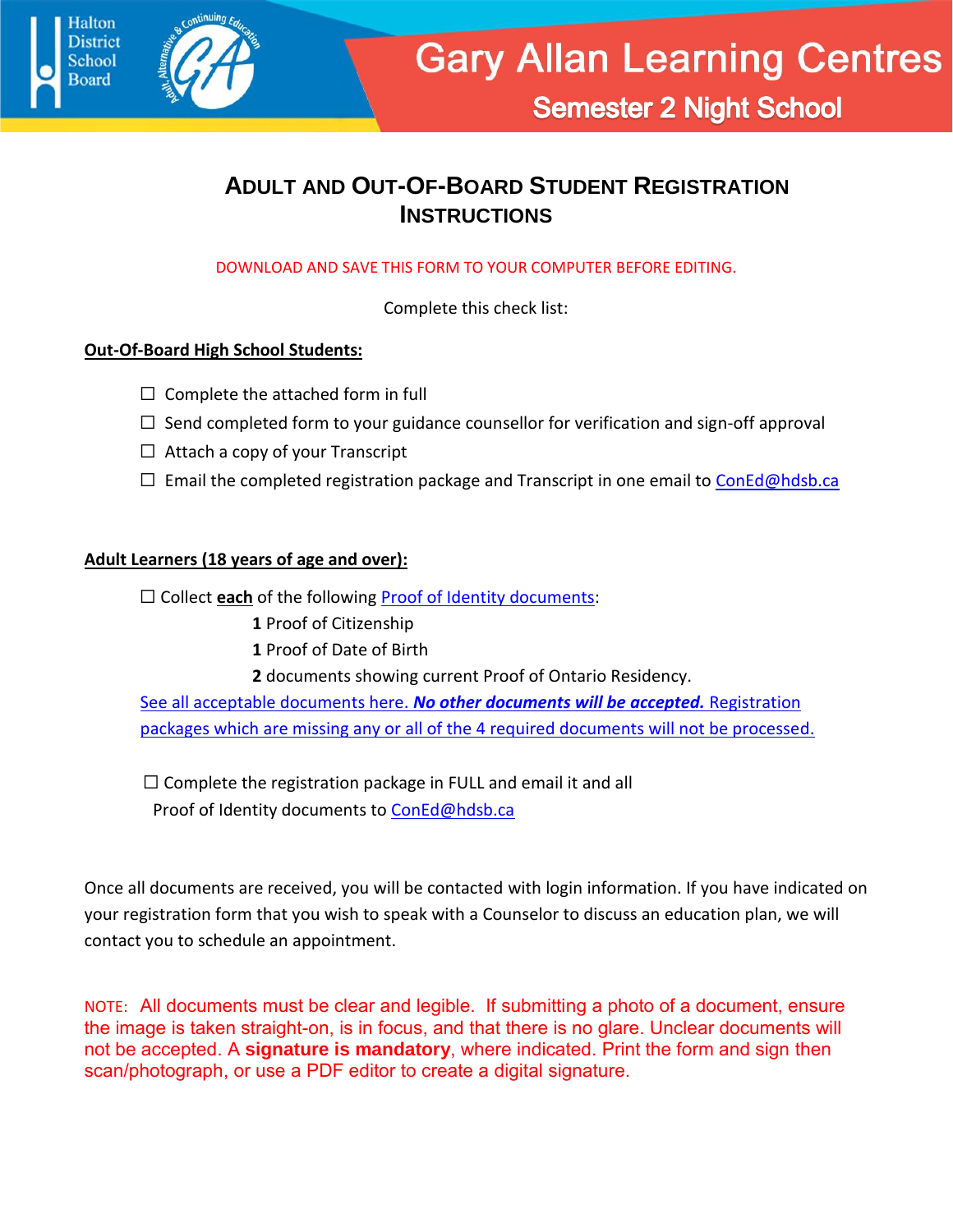## **Gary Allan Learning Centres**

**Semester 2 Night School** 

Night School use only

#### **Non-HDSB and Adult Student registration form**

905-632-2944 [www.garyallan.ca](http://www.garyallan.ca/) [ConEd@hdsb.ca](mailto:ConEd@hdsb.ca)

**• Save this form to your computer and complete in full**

| <b>STUDENT INFORMATION</b>                                                                                                                          |                                                  |                                            |           |  |  |  |  |  |  |
|-----------------------------------------------------------------------------------------------------------------------------------------------------|--------------------------------------------------|--------------------------------------------|-----------|--|--|--|--|--|--|
| Legal Last Name:                                                                                                                                    | OEN:                                             | Male<br>Female                             |           |  |  |  |  |  |  |
| Legal First Name:                                                                                                                                   | <b>Preferred Name:</b>                           | Self-Identify as                           |           |  |  |  |  |  |  |
| Was this your name at birth? $\square$ Yes<br><b>No</b>                                                                                             | If 'no':                                         | Date of Birth:<br>YYYY/MMM/DD              |           |  |  |  |  |  |  |
| Address:                                                                                                                                            |                                                  |                                            |           |  |  |  |  |  |  |
| Number<br><b>Street Name</b>                                                                                                                        | Apt. No.                                         | City<br>Postal Code                        |           |  |  |  |  |  |  |
| Phone Number:                                                                                                                                       | Country of Birth:                                | Date of entry into Ontario:<br>YYYY/MMM/DD |           |  |  |  |  |  |  |
| Alternate number:                                                                                                                                   | Citizenship:                                     | Email:                                     |           |  |  |  |  |  |  |
| <b>Enrolment Status:</b><br>Day School Student                                                                                                      | П<br><b>Adult Student</b><br><b>VISA Student</b> |                                            |           |  |  |  |  |  |  |
| Has the student ever been identified through an IPRC and/or received special education support?<br>No<br>Yes                                        |                                                  |                                            |           |  |  |  |  |  |  |
| Additional Student Information (if required by the school)                                                                                          |                                                  |                                            |           |  |  |  |  |  |  |
| <b>MEDICAL INFORMATION (REQUIRED IN THE EVENT THAT CLASSES RETURN TO AN IN-PERSON FORMAT)</b>                                                       |                                                  |                                            |           |  |  |  |  |  |  |
| Immunization Record Complete?                                                                                                                       |                                                  | Yes                                        | No        |  |  |  |  |  |  |
| Medical Conditions: If the student has significant health factors of which the school board should be aware, please describe the condition(s) below |                                                  |                                            |           |  |  |  |  |  |  |
|                                                                                                                                                     |                                                  | $\square$ Yes                              | <b>No</b> |  |  |  |  |  |  |
|                                                                                                                                                     |                                                  | Life Threatening?<br>$\square$ Yes         | No        |  |  |  |  |  |  |
|                                                                                                                                                     |                                                  | Life Threatening?<br>$\Box$ Yes            | No        |  |  |  |  |  |  |
| List any prescribed medications:                                                                                                                    |                                                  | Life Threatening?                          |           |  |  |  |  |  |  |
| $\square$ No<br>$\square$ Yes<br>If yes, explain:<br>Do medications need to be administered during school hours?                                    |                                                  |                                            |           |  |  |  |  |  |  |
| If an Epipen is required, please contact ConEd@hdsb.ca to request additional forms                                                                  |                                                  |                                            |           |  |  |  |  |  |  |
| <b>SCHOOL INFORMATION</b>                                                                                                                           |                                                  |                                            |           |  |  |  |  |  |  |
| <b>Current/Last School Name:</b>                                                                                                                    |                                                  |                                            |           |  |  |  |  |  |  |
| School Address:                                                                                                                                     |                                                  | <b>Current Grade:</b>                      |           |  |  |  |  |  |  |
| Number<br><b>Street Name</b>                                                                                                                        | City                                             | Postal Code                                |           |  |  |  |  |  |  |
| <b>School Phone Number:</b>                                                                                                                         | School Fax Number:                               |                                            |           |  |  |  |  |  |  |
| School BSID Number:                                                                                                                                 | School Email:                                    |                                            |           |  |  |  |  |  |  |
| If not a current HALTON PUBLIC SCHOOL BOARD student:                                                                                                |                                                  |                                            |           |  |  |  |  |  |  |
| Has the student ever been registered at a school within the Halton District School Board?                                                           |                                                  | $\Box$ Yes $\Box$ No                       |           |  |  |  |  |  |  |
|                                                                                                                                                     |                                                  |                                            |           |  |  |  |  |  |  |
|                                                                                                                                                     |                                                  |                                            |           |  |  |  |  |  |  |
| If Yes, provide the name of the most recent school attended: Last Grade attended: Vear:                                                             |                                                  |                                            |           |  |  |  |  |  |  |
| If No has the student ever been registered at a school within the Province of Ontario?                                                              |                                                  | $\Box$ Yes $\Box$ No                       |           |  |  |  |  |  |  |
| If Yes, provide the name of the most recent school attended within Ontario: _________________________________                                       |                                                  |                                            |           |  |  |  |  |  |  |
| If No, provide the name of the most recent school attended outside of Ontario:                                                                      |                                                  |                                            |           |  |  |  |  |  |  |
|                                                                                                                                                     |                                                  |                                            |           |  |  |  |  |  |  |